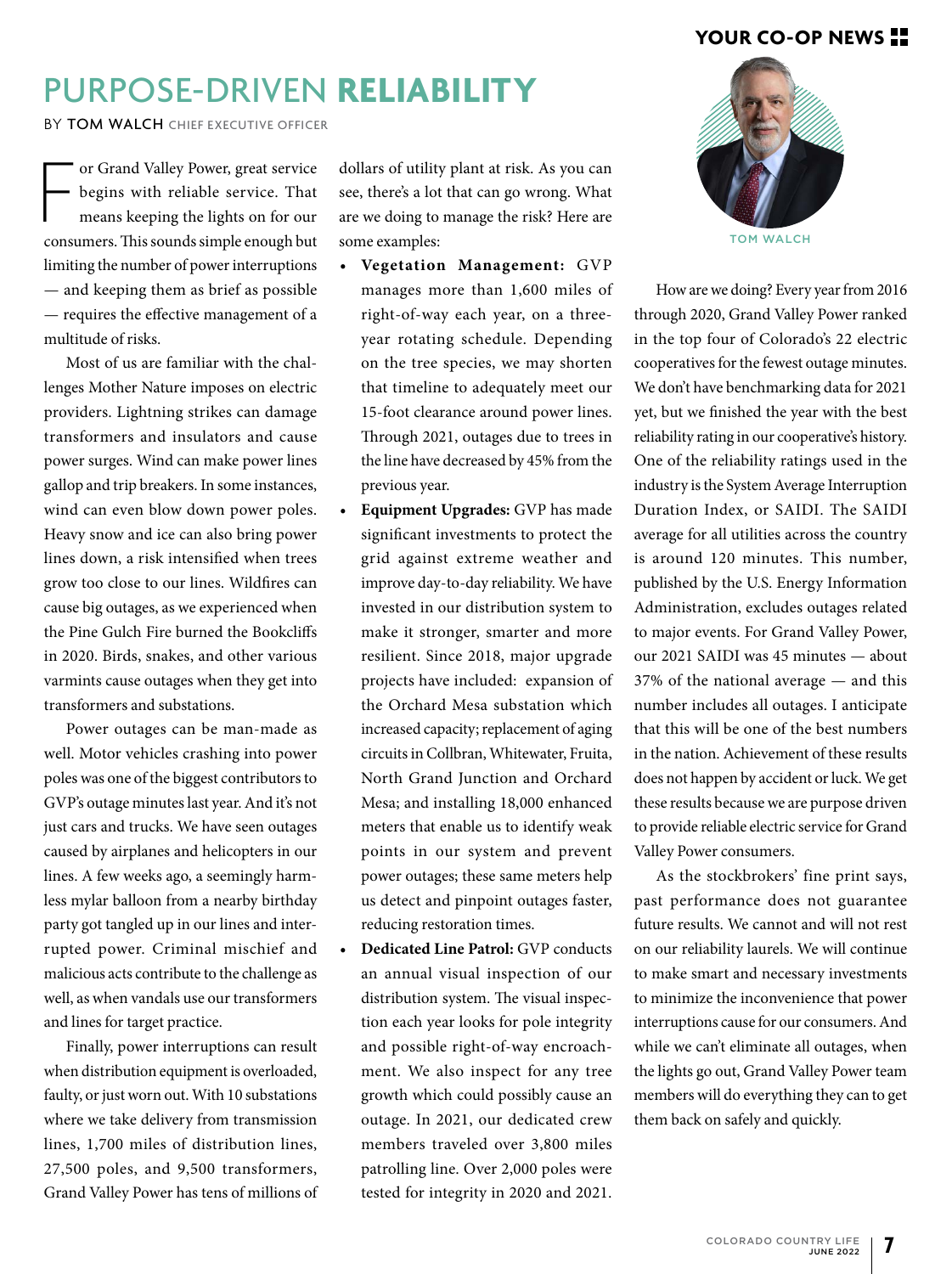# UNDERSTANDING **Y O U R B I L L**



Your monthly electric bill covers the various costs of supplying electricity safely and reliably to your home or business. It's important to understand the information on your bill, including charges, meter readings, dates and other account details. With all this information, it can be hard to decipher all the different items on your bill. With recent rate changes, Grand Valley Power wants to ensure its member bills are easy to understand.

The majority of Grand Valley Power's members recently moved to a Time-of-Use rate. Your bill has been updated to reflect the new rate structure. Let's dive into the most important items you'll see on your new bill.

To the left is a sample bill for the General-Service — Time-of-Use rate. Other rate classification example billing can be found online at gvp.org/understandingyour-bill.

#### Member contact(s) and billing address:

This section shows the owner listed on the account and the current billing address that we have on file.

#### **Usage Graph:**

This section shows members a 13-month energy usage history. It can help you review trends and evaluate the amount of energy you are using during specific months and time of year. More detailed graphics can be viewed online using your SmartHub account. Visit gvp.org/SmartHub to get started!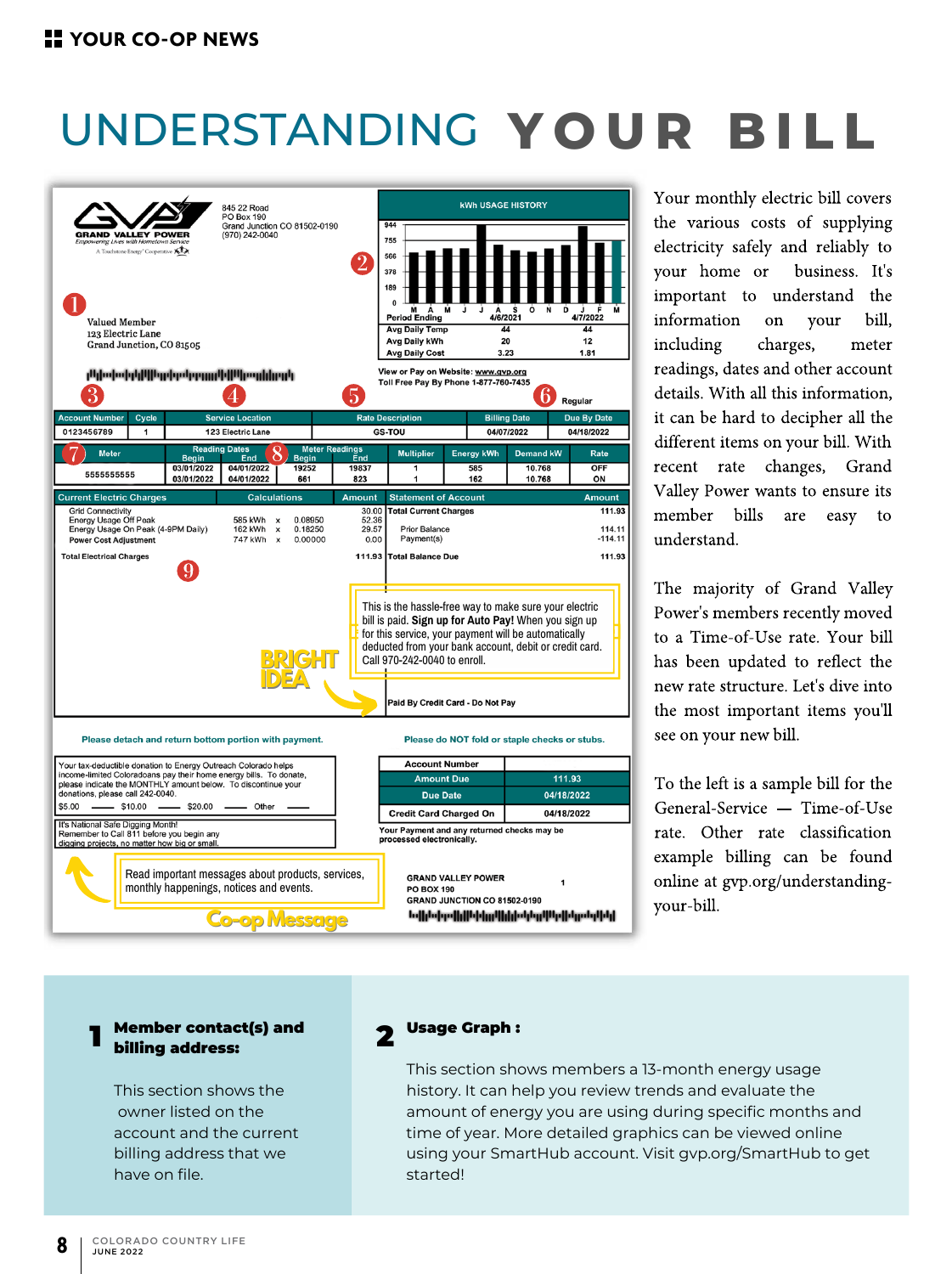#### **YOUR CO-OP NEWS**



## 3 Account Number:

This is where your Grand Valley Power account number is located. You may need this for service requests, member programs and youth opportunities!



This section indicates your current service address, which could be different than your billing address.

What's Bu Your Bill?

#### 5 **Rate Description:**

Most members are classified as residential General Service — Time-of-Use (GS-TOU). Other rates listed could be Commercial Small Power —Demand (CSP-D) or Electric Vehicle — Time-of-Use (EV-TOU), for example.

#### 6 Billing Date and Due By Date:

The date that you were billed and the due by date, which indicates the date your bill is due without incurring late fees or additional charges.

#### 7 **Meter Number:**

The meter number assigned by GVP to each meter. You could have more than one meter on your account.

#### 8 **Reading Dates and Meter Readings :**

The numbers on your meter that show how many kilowatthours (kWh) you used during this billing cycle. This determines how much you will be billed. Reading dates show beginning and ending dates when you meter was read. There are typically 30 days between readings.

#### **Charges and Calculations:**  $\bullet$

*Grid Connectivity:* This is a flat rate charged to members that is used to maintain locally owned equipment and to deliver electricity safely on our distribution grid. The charge is included on each bill, regardless of how many kilowatt-hours are used during a billing period. The fee recoups a portion of the fixed costs associated with delivering power to your home, such as depreciation expense, interest, poles, wire and maintenance. Other costs include billing, maintaining records and additional administrative costs.

*Energy Usage Off-Peak and Energy Usage On-Peak:* Kilowatt-hour (kWh) is the unit in which electricity consumption is measured. One kWh is 1,000 watts used for one hour. The number listed here reflects how much is used and when it is used. On-peak hours are from 4 p.m. to 9 p.m. daily, yearround. All other hours are considered off-peak. The total number of kilowatt-hours is multiplied by the on-peak or off-peak rate per kilowatt-hour to determine your final amount owed. Depending on your rate classification, you may have additional time-of-use periods or demand charges. Please refer to gvp.org/rates for detailed tariff sheets.

*Power Cost Adjustment:* The Power Cost Adjustment reflects monthly fluctuations in the cost of wholesale power purchased from Xcel Energy. Depending on wholesale power prices, it is either set as a surcharge or a credit. The fluctuation is largely caused by changes in the cost of fuel for generation.

Other charges or fees may be applied depending on your rate pricing. This could include net state tax or franchise fees.